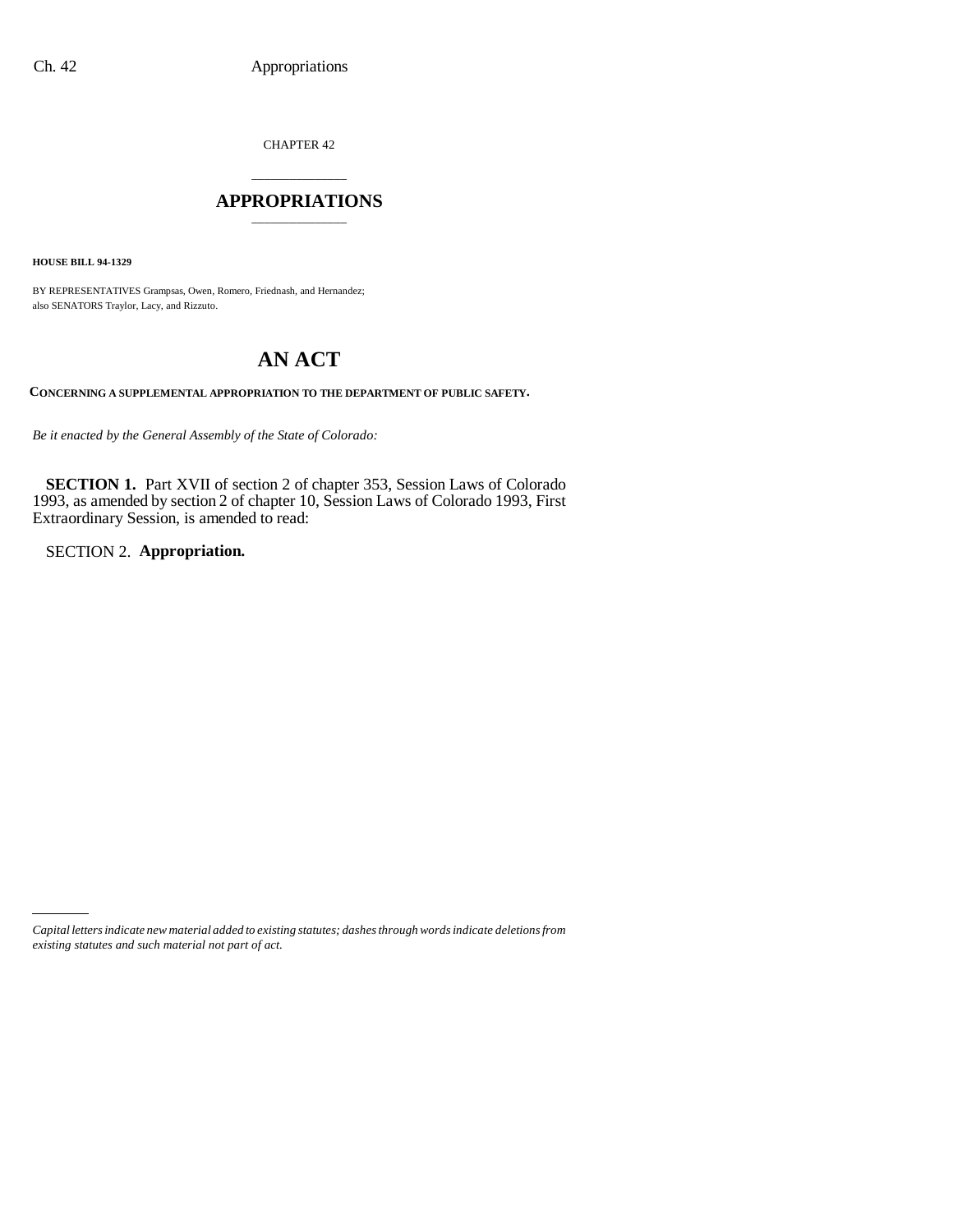|                   |              |                |                | <b>APPROPRIATION FROM</b> |               |                |
|-------------------|--------------|----------------|----------------|---------------------------|---------------|----------------|
| <b>ITEM &amp;</b> | <b>TOTAL</b> | <b>GENERAL</b> | <b>GENERAL</b> | <b>CASH</b>               | CASH          | <b>FEDERAL</b> |
| <b>SUBTOTAL</b>   |              | <b>FUND</b>    | <b>FUND</b>    | <b>FUNDS</b>              | <b>FUNDS</b>  | <b>FUNDS</b>   |
|                   |              |                | <b>EXEMPT</b>  |                           | <b>EXEMPT</b> |                |

#### **PART XVII DEPARTMENT OF PUBLIC SAFETY**

### **(1) EXECUTIVE DIRECTOR**

| <b>Personal Services</b>  | 1,394,371 | 122,686(T)<br>$1,271,685$ (T)                |        |
|---------------------------|-----------|----------------------------------------------|--------|
|                           |           | $\alpha$                                     |        |
|                           |           | 1,394,371 $(T)^{b}$                          |        |
|                           |           | $(32.0$ FTE $)$                              |        |
|                           |           | $(32.0$ FTE)                                 |        |
| Group Health and Life     | 1,842,840 | $1,792,531$ <sup>e</sup>                     | 50,309 |
|                           |           | $1,696,638$ <sup>1</sup><br>95,893 $\degree$ |        |
| Short-term Disability     | 72,908    | $70.918$ <sup>d</sup>                        | 1,990  |
|                           |           | $67,123$ <sup>d</sup><br>$3,795$ $\degree$   |        |
| Anniversary Increases and |           |                                              |        |
| Shift Differential        | 597,905   | 593,284                                      | 4,621  |
|                           |           | 541,382 <sup>e</sup><br>51,902 $\degree$     |        |
| Workers' Compensation     | 807,005   | 784,978                                      | 22,027 |
|                           |           | 759,858 <sup>f</sup><br>25,120°              |        |
| <b>Operating Expenses</b> | 119,330   | 119,330(f)                                   |        |
|                           |           | $\overline{\varepsilon}$                     |        |
|                           |           | $119,330$ (T) <sup>g</sup>                   |        |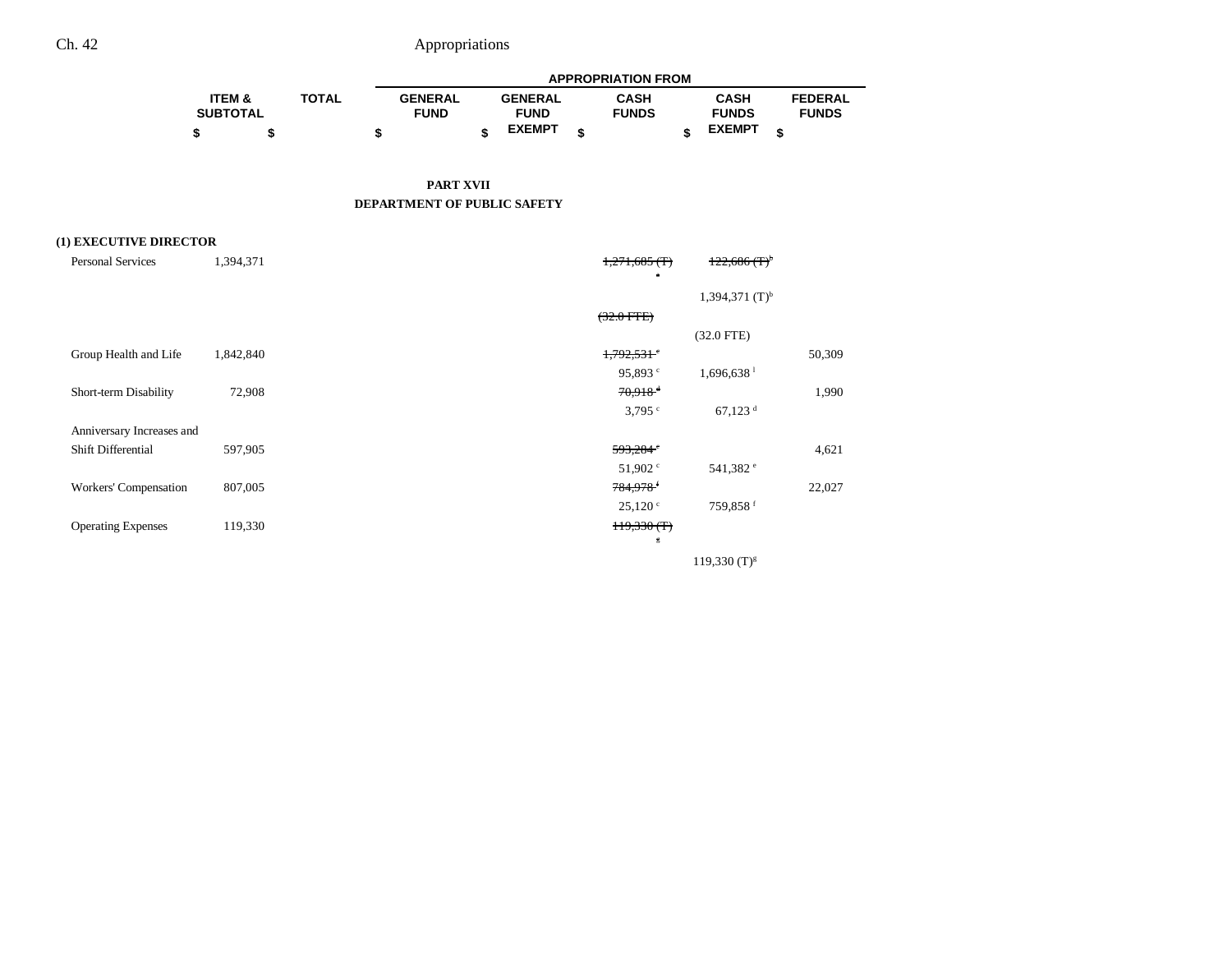| <b>Travel Expenses</b>     | 10,314  |        | 10,314(f)<br>Б                          |                           |        |
|----------------------------|---------|--------|-----------------------------------------|---------------------------|--------|
|                            |         |        |                                         | $10,314$ (T) <sup>g</sup> |        |
| <b>Legal Services</b>      | 87,559  |        | $87,559$ (T)<br>$\overline{\mathbb{S}}$ |                           |        |
| Purchase of Services from  |         |        |                                         | 87,559 $(T)^{g}$          |        |
| Computer Center            | 26,463  |        | 26,463(f)<br>$\mathbf g$                |                           |        |
|                            |         |        |                                         | $26,463$ (T) <sup>g</sup> |        |
| Payment to Risk Management |         |        |                                         |                           |        |
| and Property Funds         | 129,572 |        | 129,572(f)<br>Б                         |                           |        |
|                            | 149,879 | 20,307 |                                         | 129,572 (T) <sup>g</sup>  |        |
| Vehicle Lease Payments     | 27,756  |        | $27,756$ <sup>h</sup>                   |                           |        |
|                            |         |        | $10,392$ <sup>c</sup>                   | $17,364$ (T) <sup>g</sup> |        |
| <b>Leased Space</b>        | 362,157 |        | 327,893 <sup>+</sup>                    |                           | 34,264 |
|                            |         |        | $4,320^{\mathrm{i}}$                    | 323,573 h                 |        |
| Capitol Complex            |         |        |                                         |                           |        |
| <b>Leased Space</b>        | 526,393 |        | 526,393(f)                              |                           |        |
|                            |         |        | $\mathbf g$                             |                           |        |
|                            | 532,620 | 6,227  |                                         | 526,393 (T) <sup>g</sup>  |        |
| Special Recovery Fund for  |         |        |                                         |                           |        |
| Law Enforcement Training   |         |        |                                         |                           |        |
| and Accident Prevention    | 200,000 |        |                                         | $200,000$ <sup>j</sup>    |        |
| Distributions to Local     |         |        |                                         |                           |        |
| Government                 | 75,000  |        | $75,000 \text{ }^k$                     |                           |        |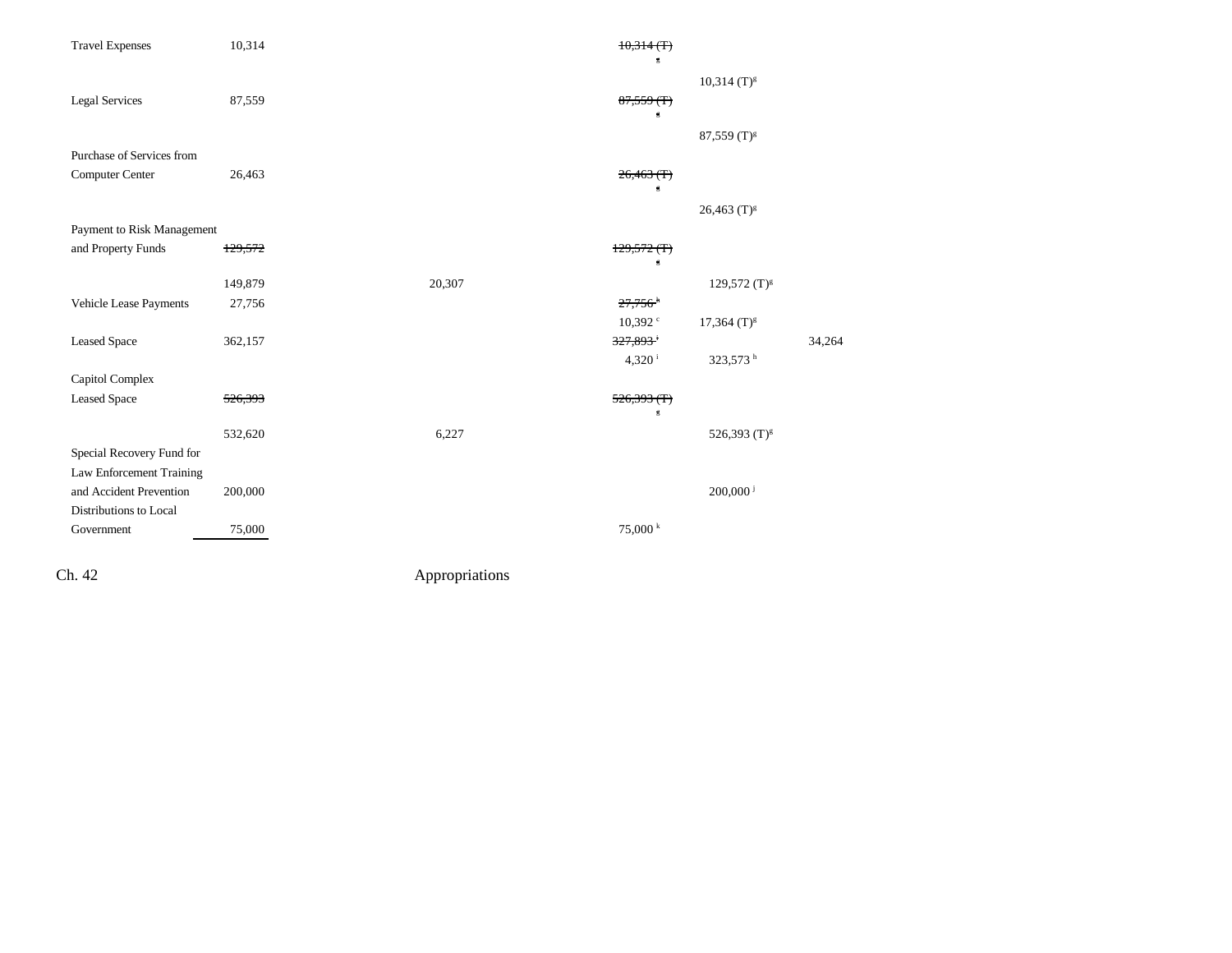|                   |              |                |                | <b>APPROPRIATION FROM</b> |               |   |                |
|-------------------|--------------|----------------|----------------|---------------------------|---------------|---|----------------|
| <b>ITEM &amp;</b> | <b>TOTAL</b> | <b>GENERAL</b> | <b>GENERAL</b> | <b>CASH</b>               | <b>CASH</b>   |   | <b>FEDERAL</b> |
| <b>SUBTOTAL</b>   |              | <b>FUND</b>    | <b>FUND</b>    | <b>FUNDS</b>              | <b>FUNDS</b>  |   | <b>FUNDS</b>   |
| \$                |              |                | <b>EXEMPT</b>  |                           | <b>EXEMPT</b> | ¢ |                |

6,279,573

6,306,107

<sup>\*</sup>This amount shall be from departmental indirect cost recoveries.

<sup>b</sup> This amount shall be from federal indirect cost recoveries.

<sup>c</sup> Of this amount, \$1,348,591 shall be from the Highway Users Tax Fund, \$95,893 THESE AMOUNTS shall be from various cash sources, and \$348,047(T) shall be from

departmental indirect cost recoveries. SOURCES.

 $d$  Of this amount, \$53,354 shall be from the Highway Users Tax Fund,  $\frac{43,795 \text{ shall be from various cash sources, and } $13,769(T) \text{ shall be from departmental indirect}}{1000 \text{ ft}}$ cost

recoveries.

<sup>e</sup> Of this amount, \$409,402 shall be from the Highway Users Tax Fund, \$51,902 shall be from various cash sources, \$77,098(T) shall be from departmental indirect cost

recoveries, and \$54,882(T) shall be from statewide indirect cost recoveries.

<sup>f</sup> Of this amount, \$592,397 shall be from the Highway Users Tax Fund,  $$39,249$  \$14,129 shall be from various EXEMPT cash sources, and \$153,332(T) shall be from statewide

indirect cost recoveries.

<sup>g</sup> These amounts shall be from statewide indirect cost recoveries.

h Of this amount, \$17,364(T) shall be from statewide indirect cost recoveries, and \$10,392 shall be from various sources of cash funds in the Division of Fire Safety.

\$287,845 SHALL BE FROM THE HIGHWAY USERS TAX FUND, AND \$35,728(T) SHALL BE FROM GARAGE OPERATIONS.

<sup>i</sup> Of this amount, \$287,845 shall be from the Highway Users Tax Fund, \$4,320 THIS AMOUNT shall be from the Limited Gaming Fund, and \$35,728 shall be from Garage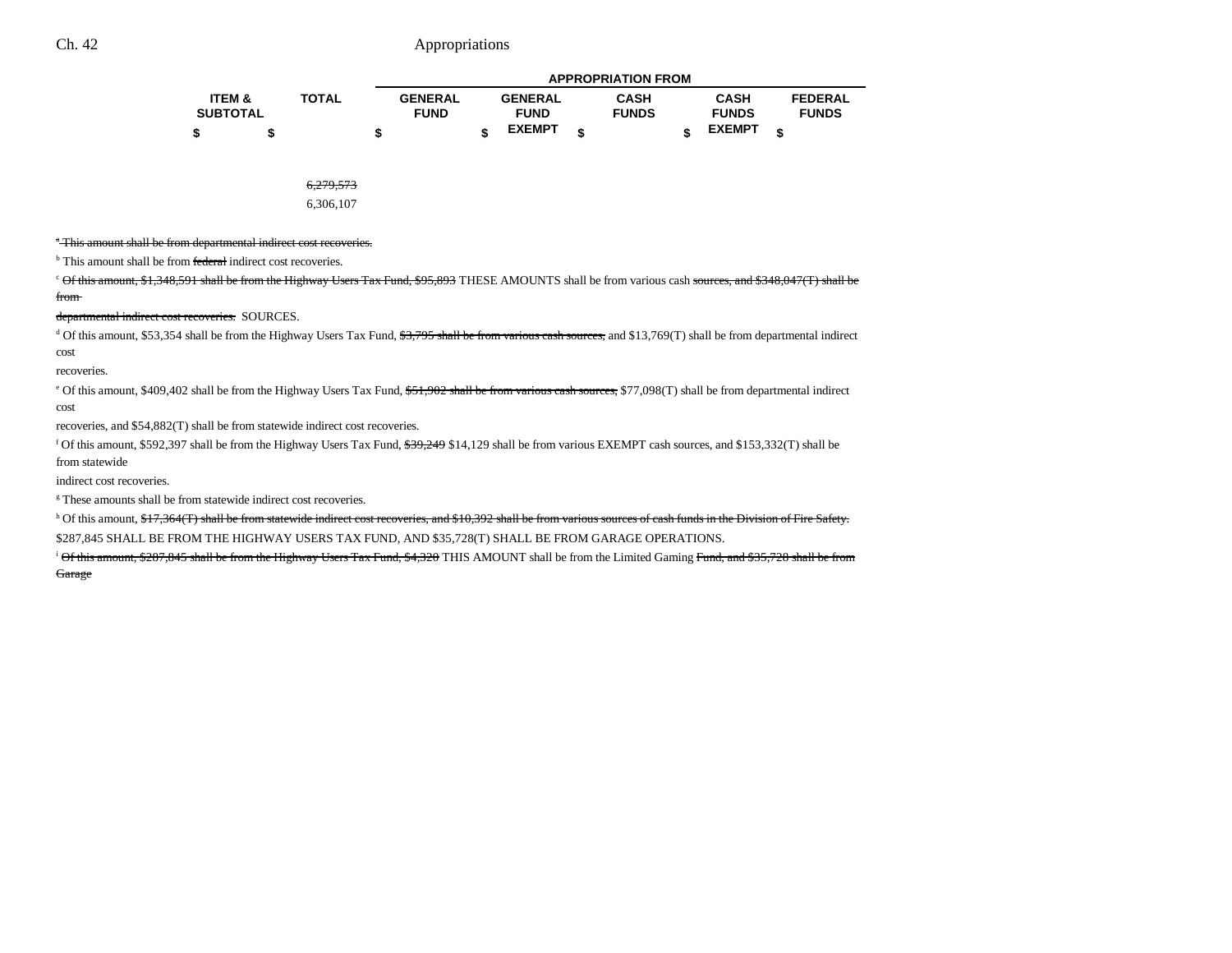#### Operations. FUND.

j This amount shall be from funds resulting from the disposition of seized property pursuant to Section 16-13-506, C.R.S.

k This amount shall be from the Hazardous Materials Safety Fund.

 $^{\rm l}$  OF THIS AMOUNT, \$1,348,591 SHALL BE FROM THE HIGHWAY USERS TAX FUND, AND \$348,047(T) SHALL BE FROM DEPARTMENTAL INDIRECT COST RECOVERIES.

### **(2) COLORADO STATE PATROL**

| Colorado State Patrol<br>Colonel, Lt. Colonels, |            |                                                    |              |
|-------------------------------------------------|------------|----------------------------------------------------|--------------|
| Majors, Captains                                | 2,584,979  | $2,584,979$ <sup>a</sup>                           |              |
|                                                 |            | 2,584,979 <sup>a</sup>                             |              |
|                                                 |            | $(39.0$ FTE $)$                                    |              |
|                                                 |            | $(39.0$ FTE)                                       |              |
| Sergeants, Technicians,                         |            |                                                    |              |
| and Troopers A and B                            | 21,359,640 | $20,272,711$ <sup>+</sup>                          | 1,086,929    |
|                                                 |            | $549,666^{\mathrm{b}}$<br>19,723,045 <sup>c</sup>  |              |
|                                                 |            | $(463.6$ FTE)                                      | $(21.0$ FTE) |
|                                                 |            | $(448.0$ FTE)<br>$(15.6$ FTE)                      |              |
| Civilians                                       | 6,450,066  | 6,450,066                                          |              |
|                                                 |            | $19,407$ s<br>6,430,659 $a$                        |              |
|                                                 |            | $(200.5$ FTE $)$                                   |              |
|                                                 |            | $(1.0$ FTE)<br>$(199.5$ FTE)                       |              |
| Retirements                                     | 400,000    | $400,000$ <sup>a</sup>                             |              |
|                                                 |            | 400,000 <sup>a</sup>                               |              |
| <b>Operating Expenses</b>                       | 1,340,038  | $1,340,038$ <sup>d</sup>                           |              |
|                                                 |            | $127,918$ <sup>d</sup><br>$1,212,120$ <sup>a</sup> |              |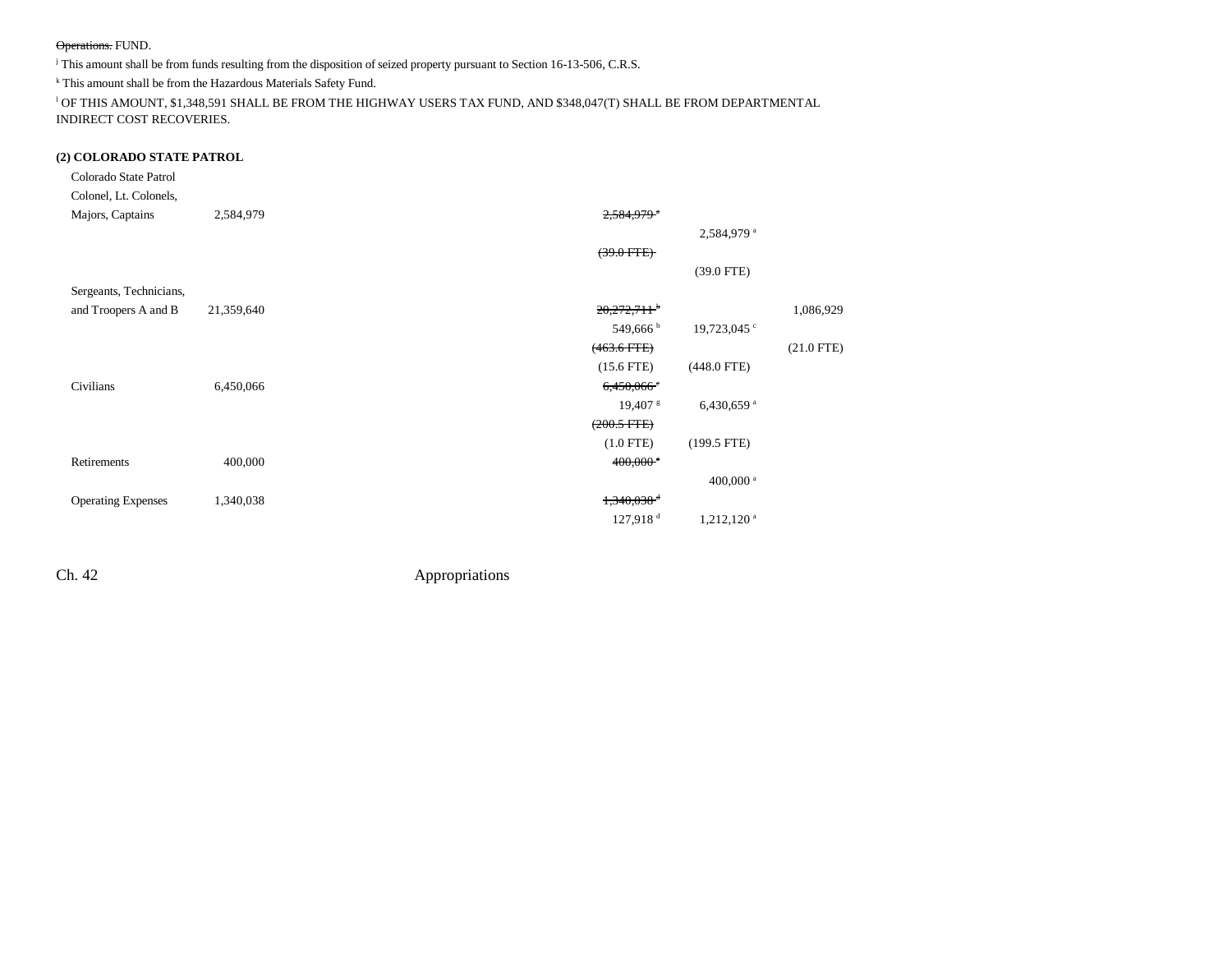|                              |                                      |              | <b>APPROPRIATION FROM</b>     |    |                               |    |                             |    |                             |                                |  |  |
|------------------------------|--------------------------------------|--------------|-------------------------------|----|-------------------------------|----|-----------------------------|----|-----------------------------|--------------------------------|--|--|
|                              | <b>ITEM &amp;</b><br><b>SUBTOTAL</b> | <b>TOTAL</b> | <b>GENERAL</b><br><b>FUND</b> |    | <b>GENERAL</b><br><b>FUND</b> |    | <b>CASH</b><br><b>FUNDS</b> |    | <b>CASH</b><br><b>FUNDS</b> | <b>FEDERAL</b><br><b>FUNDS</b> |  |  |
|                              | \$<br>\$                             | \$           |                               | \$ | <b>EXEMPT</b>                 | \$ |                             | \$ | <b>EXEMPT</b>               | \$                             |  |  |
|                              |                                      |              |                               |    |                               |    |                             |    |                             |                                |  |  |
| <b>Travel Expenses</b>       | 73,655                               |              |                               |    |                               |    | $73,655$ <sup>*</sup>       |    |                             |                                |  |  |
|                              |                                      |              |                               |    |                               |    |                             |    | 73,655 <sup>a</sup>         |                                |  |  |
| <b>Auto Related Expenses</b> | 2,173,609                            |              |                               |    |                               |    | $2,173,609$ <sup>e</sup>    |    |                             |                                |  |  |
|                              |                                      |              |                               |    |                               |    | 59,526 <sup>e</sup>         |    | 2,114,083 <sup>a</sup>      |                                |  |  |
| Utilities                    | 82,211                               |              |                               |    |                               |    | 82,211                      |    |                             |                                |  |  |
|                              |                                      |              |                               |    |                               |    |                             |    | $82,211$ f                  |                                |  |  |
| <b>Dispatch Contracts</b>    | 159,734                              |              |                               |    |                               |    | 159,734 \$                  |    |                             |                                |  |  |
|                              |                                      |              |                               |    |                               |    | $(5.0$ FTE)                 |    |                             |                                |  |  |
| <b>Highway Safety Grants</b> | 500,000                              |              |                               |    |                               |    |                             |    | 500,000 $(T)^h$             |                                |  |  |
| Aircraft Pool                | 245,080                              |              |                               |    |                               |    | 220,478                     |    | $24,602$ (T) <sup>h</sup>   |                                |  |  |
|                              |                                      |              |                               |    |                               |    |                             |    | 245,080 <sup>i</sup>        |                                |  |  |
|                              |                                      |              |                               |    |                               |    | $(1.0$ FTE $)$              |    |                             |                                |  |  |
|                              |                                      |              |                               |    |                               |    |                             |    | $(1.0$ FTE)                 |                                |  |  |
| Aircraft Pool Travel         | 2,803                                |              |                               |    |                               |    | $2,803$ <sup>i</sup>        |    |                             |                                |  |  |
|                              |                                      |              |                               |    |                               |    |                             |    | $2,803$ <sup>i</sup>        |                                |  |  |
| Aircraft Engine Reserve      | 180,000                              |              |                               |    |                               |    | $180,000$ <sup>i</sup>      |    |                             |                                |  |  |
|                              |                                      |              |                               |    |                               |    |                             |    | $180,000$ <sup>i</sup>      |                                |  |  |
| Capitol and Governor's       |                                      |              |                               |    |                               |    |                             |    |                             |                                |  |  |
| Security                     | 736,583                              |              | 236,731                       |    |                               |    | 499,852 (T)<br>Ť            |    |                             |                                |  |  |
|                              |                                      |              |                               |    |                               |    |                             |    | 499,852 (T) <sup>j</sup>    |                                |  |  |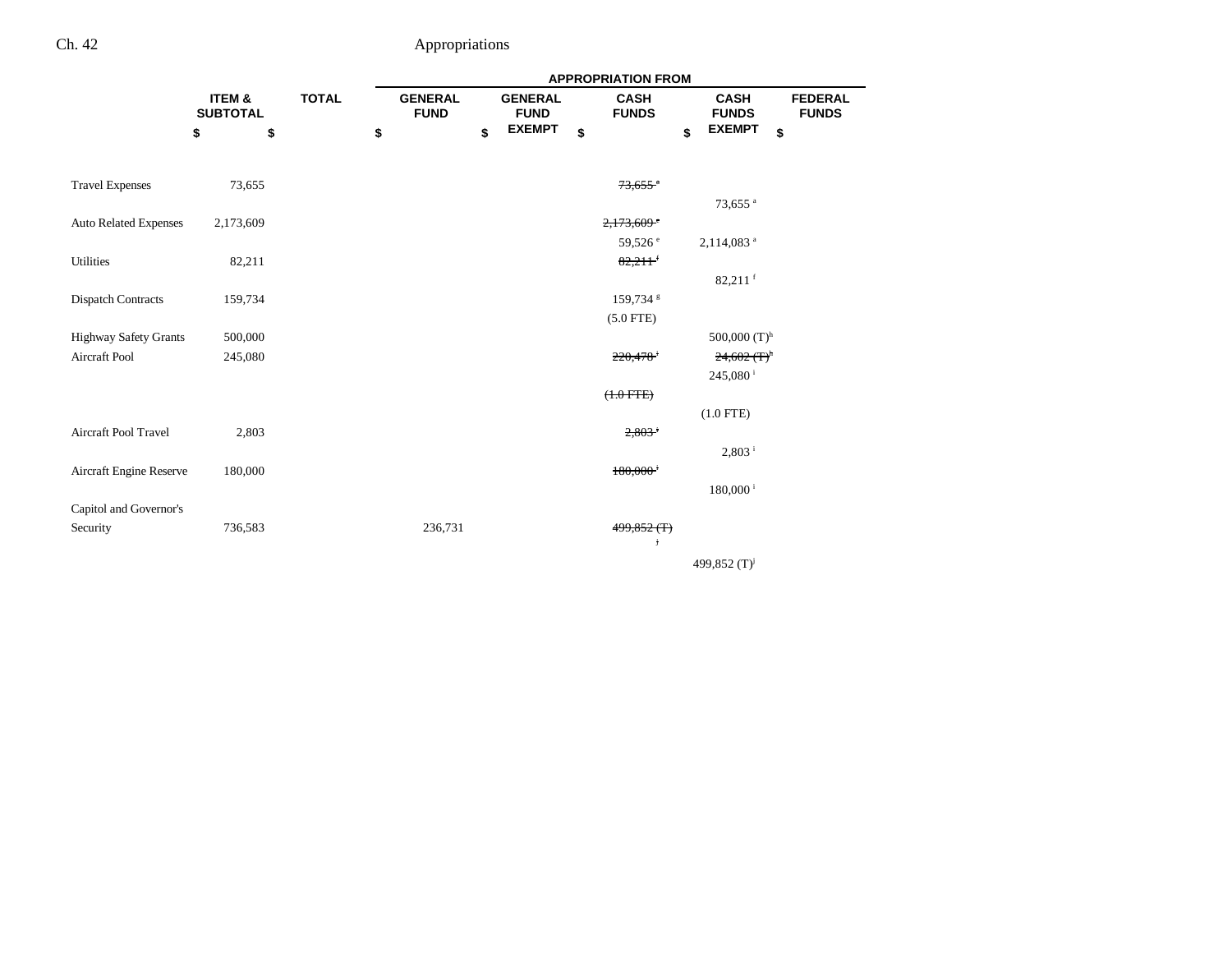|                                   | $(15.0$ FTE) |                        |                      |
|-----------------------------------|--------------|------------------------|----------------------|
| Capitol and Governor's Security   |              |                        |                      |
| <b>Travel Expenses</b>            | 2,754        | 2,754                  |                      |
| <b>Highway Road Closure</b>       |              |                        |                      |
| Fund                              | 150,000      | 150,000 s              |                      |
| Nuclear Materials                 |              |                        |                      |
| Transportation                    | 12,223       | $12,223$ <sup>k</sup>  |                      |
| Hazardous Materials               |              |                        |                      |
| Routing                           | 397,113      | 397,113                |                      |
|                                   |              | $84,193$ <sup>1</sup>  | 312,920 <sup>a</sup> |
|                                   |              | $(7.0$ FTE $)$         |                      |
|                                   |              |                        | $(7.0$ FTE)          |
| <b>HAZARDOUS</b>                  |              |                        |                      |
| <b>MATERIALS</b>                  |              |                        |                      |
| ROUTING TRAVEL                    |              |                        |                      |
| <b>EXPENSES</b>                   | 5,243        |                        | $5,243$ <sup>a</sup> |
| Hazardous Materials               |              |                        |                      |
| Equipment                         | 171,000      | $171.000$ <sup>*</sup> |                      |
|                                   |              |                        | 171,000 <sup>a</sup> |
| Vehicle Identification            |              |                        |                      |
| Number Inspections                | 120,515      | $120,515$ <sup>m</sup> |                      |
| State Fair Security <sup>85</sup> | 130,000      | $130,000$ <sup>n</sup> |                      |
|                                   |              | $(3.0$ FTE)            |                      |
| <b>World Youth Conference</b>     |              |                        |                      |
| Road Closure                      | 47,883       | $47,883$ <sup>a</sup>  |                      |
|                                   |              |                        | 47,883 <sup>a</sup>  |
| Inmate Labor                      | 32,300       | $32,300$ <sup>a</sup>  |                      |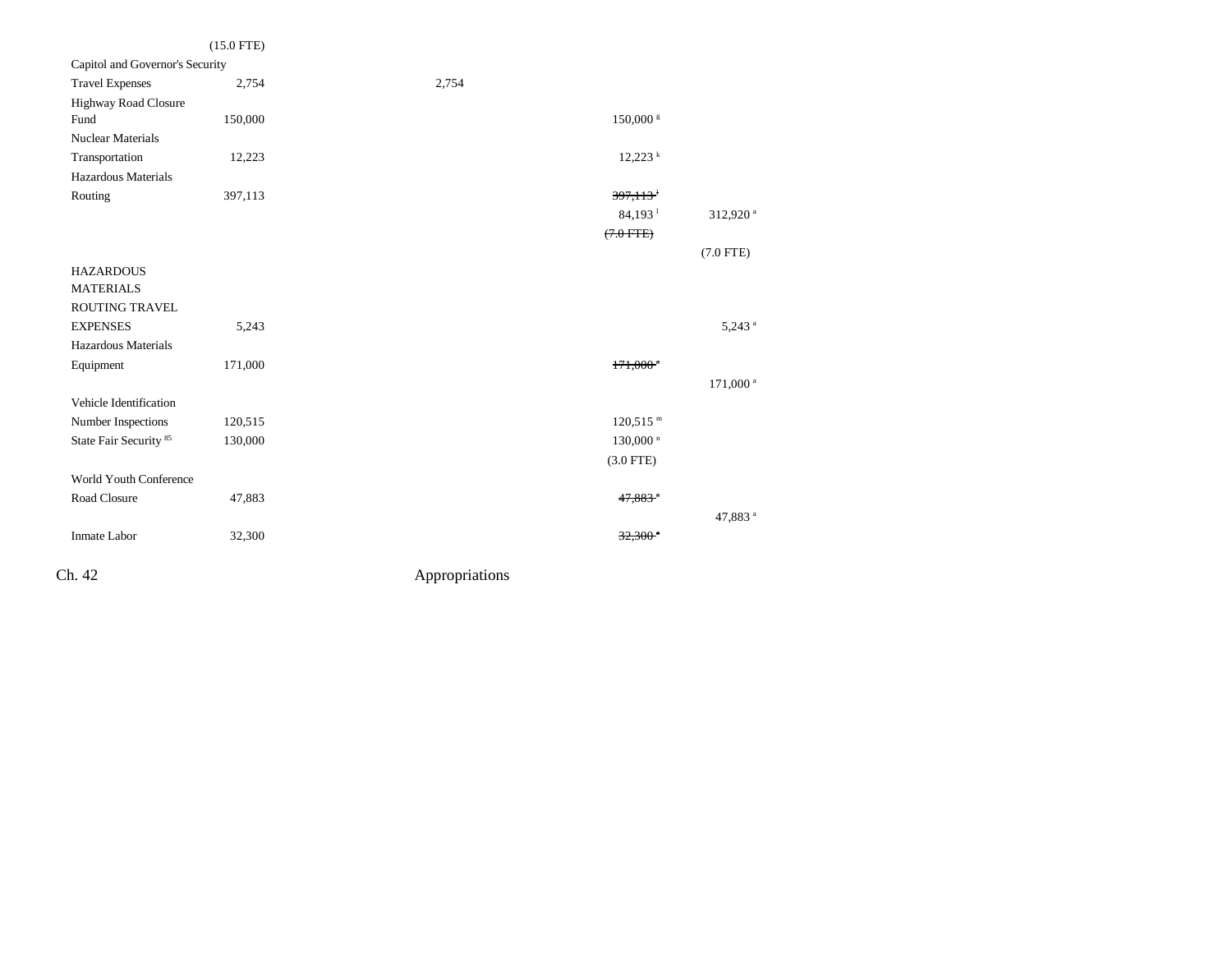|                                 |                           |              |    | <b>APPROPRIATION FROM</b>     |    |                               |    |                             |    |                             |    |                                |  |  |
|---------------------------------|---------------------------|--------------|----|-------------------------------|----|-------------------------------|----|-----------------------------|----|-----------------------------|----|--------------------------------|--|--|
|                                 | ITEM &<br><b>SUBTOTAL</b> | <b>TOTAL</b> |    | <b>GENERAL</b><br><b>FUND</b> |    | <b>GENERAL</b><br><b>FUND</b> |    | <b>CASH</b><br><b>FUNDS</b> |    | <b>CASH</b><br><b>FUNDS</b> |    | <b>FEDERAL</b><br><b>FUNDS</b> |  |  |
|                                 | \$                        | \$           | \$ |                               | \$ | <b>EXEMPT</b>                 | \$ |                             | \$ | <b>EXEMPT</b>               | \$ |                                |  |  |
|                                 |                           |              |    |                               |    |                               |    |                             |    | $32,300$ <sup>a</sup>       |    |                                |  |  |
| <b>Training Center</b>          |                           |              |    |                               |    |                               |    |                             |    |                             |    |                                |  |  |
| Operations                      | 184,405                   |              |    |                               |    |                               |    | 184,405 °                   |    |                             |    |                                |  |  |
|                                 |                           |              |    |                               |    |                               |    | $(2.0$ FTE)                 |    |                             |    |                                |  |  |
| <b>Training Center Travel</b>   | 12,763                    |              |    |                               |    |                               |    | 12,763 <sup>°</sup>         |    |                             |    |                                |  |  |
| <b>Indirect Cost Assessment</b> | 3,240,775                 |              |    |                               |    |                               |    | $3,178,275$ <sup>P</sup>    |    |                             |    | 62,500                         |  |  |
|                                 |                           |              |    |                               |    |                               |    | $102,186$ <sup>p</sup>      |    | 3,076,089 $r$               |    |                                |  |  |
| Garage Operations               | 776,647                   |              |    |                               |    |                               |    | 776,647                     |    |                             |    |                                |  |  |
|                                 |                           |              |    |                               |    |                               |    |                             |    | 776,647 $(T)^s$             |    |                                |  |  |
|                                 |                           |              |    |                               |    |                               |    | $(3.0$ FTE)                 |    |                             |    |                                |  |  |
|                                 |                           |              |    |                               |    |                               |    |                             |    | $(3.0$ FTE)                 |    |                                |  |  |
| Vehicle Purchases/              |                           |              |    |                               |    |                               |    |                             |    |                             |    |                                |  |  |
| Nonfleet                        | 247,784                   |              |    |                               |    |                               |    | $127,784$ <sup>a</sup>      |    | $120,000$ <sup>q</sup>      |    |                                |  |  |
|                                 | 361,252                   |              |    |                               |    |                               |    |                             |    | 361,252 <sup>9</sup>        |    |                                |  |  |
|                                 |                           | 41,814,560   |    |                               |    |                               |    |                             |    |                             |    |                                |  |  |
|                                 |                           | 41,933,271   |    |                               |    |                               |    |                             |    |                             |    |                                |  |  |

a These amounts shall be from the Highway Users Tax Fund.

<sup>b</sup> Of this amount, \$19,621,874 shall be from the Highway Users Tax Fund, \$279,261 \$178,090 shall be from local sources, and \$371,576 shall be from the Limited Gaming Fund.

<sup>c</sup> Of this amount,  $6,430,659$  \$19,621,874 shall be from the Highway Users Tax Fund, and  $49,407$  \$101,171 shall be from EXEMPT local sources.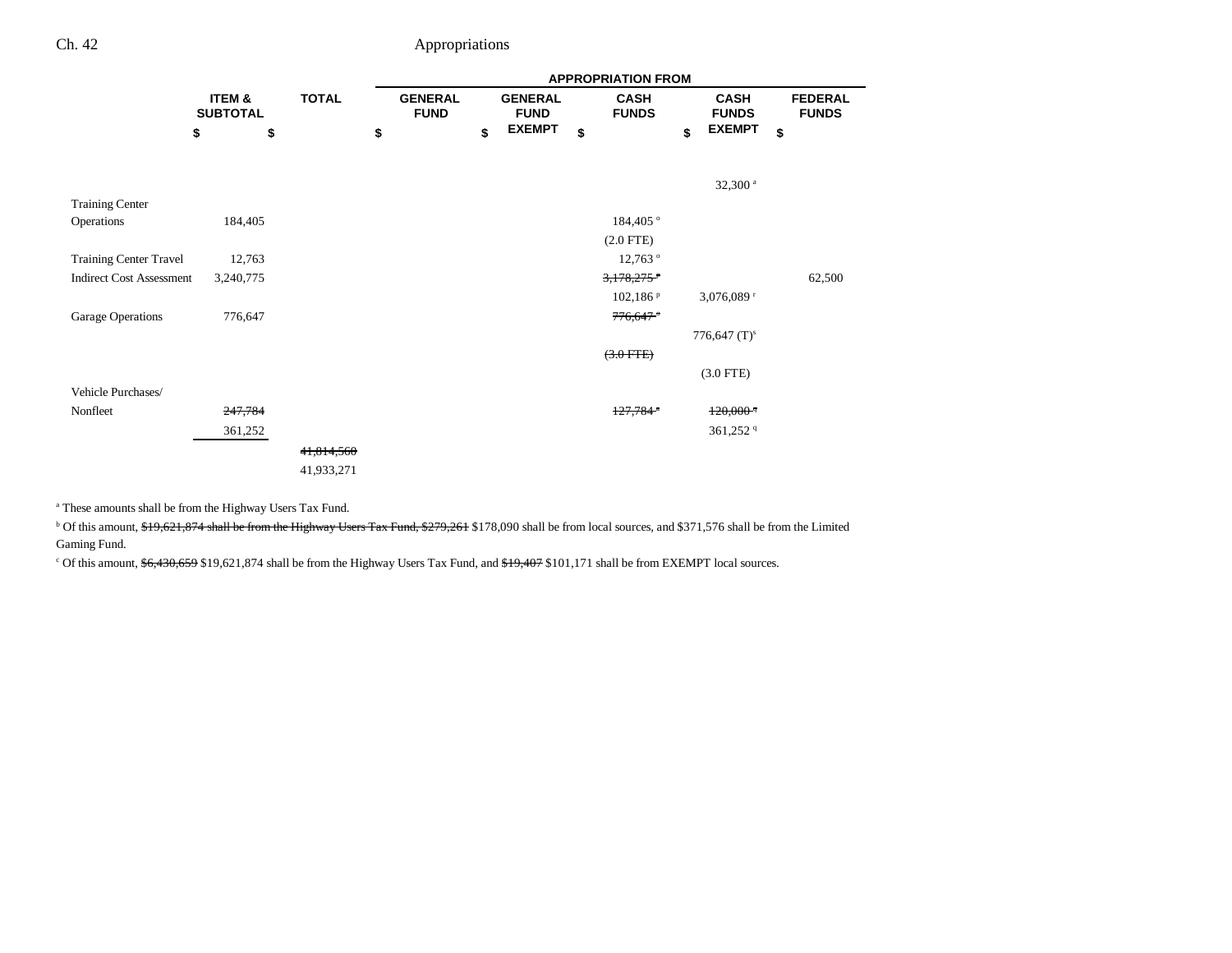<sup>d</sup> Of this amount, \$1,212,120 shall be from the Highway Users Tax Fund, \$89,788 shall be from fees and local sources, and \$38,130 shall be from the Limited Gaming Fund.

 $^{\circ}$  Of this amount,  $\frac{42.114,083}{}$  shall be from the Highway Users Tax Fund, \$51,156 shall be from the Limited Gaming Fund, and \$8,370 shall be from local sources.

f Of this amount, \$78,829 shall be from the Highway Users Tax Fund and  $\frac{43,382}{3,382(1)}$  shall be from the Garage Operation.

g These amounts shall be from local sources.

h These amounts THIS AMOUNT shall be from federal funds appropriated in the Department of Transportation, Office of Transportation Safety.

<sup>i</sup> Of these amounts, \$15,071 shall be from the Highway Users Tax Fund,  $\frac{1}{2}$  and \$388,210(T) shall be from user fees paid by state agencies. AGENCIES, AND \$24,602(T) SHALL

BE FROM FEDERAL FUNDS APPROPRIATED IN THE DEPARTMENT OF TRANSPORTATION, OFFICE OF TRANSPORTATION SAFETY.

j Of this amount, \$140,000 shall be from the Legislative Council, and \$359,852 shall be from statewide indirect cost recoveries.

k This amount shall be from the Nuclear Materials Transportation Fund.

 $\rm^1$ Of this amount, \$312,920 shall be from the Highway Users Tax Fund, and \$84,193 THIS AMOUNT shall be from the Hazardous Materials Safety Fund.

m This amount shall be from fees collected pursuant to Section 42-5-204, C.R.S.

n This amount shall be from the State Fair Authority.

o These amounts shall be from user fees.

<sup>p</sup> Of this amount, \$3,052,533 shall be from the Highway Users Tax Fund, and \$125,742 THIS AMOUNT shall be from various cash sources.

<sup>q</sup> This amount OF THIS AMOUNT, \$233,468 shall be from the sale of used vehicles. VEHICLES, AND \$127,784 SHALL BE FROM THE HIGHWAY USERS TAX FUND.

r OF THIS AMOUNT, \$3,052,533 SHALL BE FROM THE HIGHWAY USERS TAX FUND, AND \$23,556 SHALL BE FROM VARIOUS EXEMPT CASH SOURCES.

s THIS AMOUNT SHALL BE FROM USER FEES COLLECTED FROM OTHER STATE AGENCIES.

#### **(3) DIVISION OF FIRE SAFETY**

| <b>Personal Services</b>  | 250,024 | 53.994      | $196.030$ <sup>a</sup> |                   |
|---------------------------|---------|-------------|------------------------|-------------------|
|                           |         | $(1.0$ FTE) | $(5.0$ FTE)            |                   |
| <b>Operating Expenses</b> | 87,028  | 6.245       | $80.783$ <sup>a</sup>  |                   |
|                           |         |             | $35,212$ <sup>a</sup>  | 45.571 $^{\circ}$ |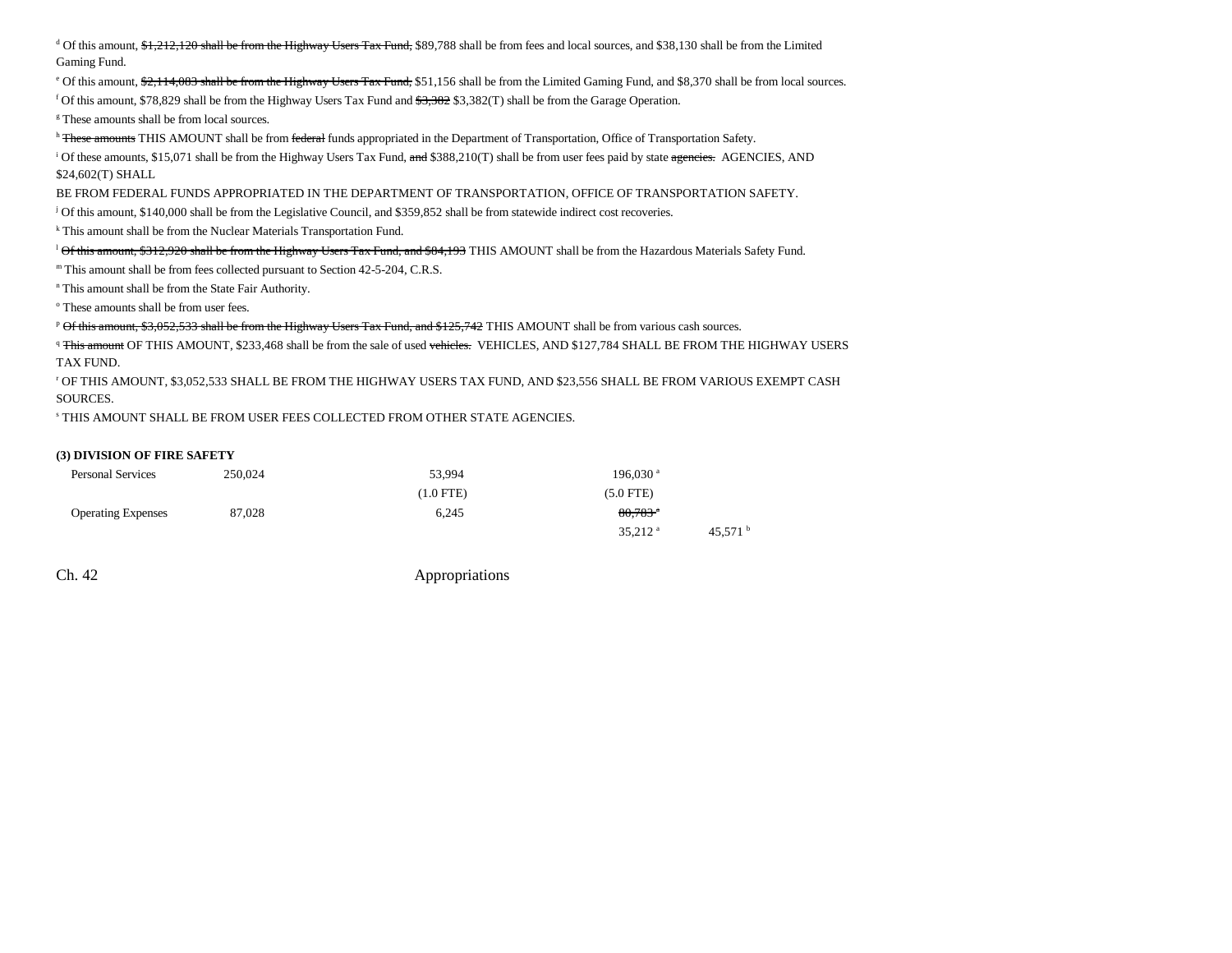|                                 |                                      |              |                               |                               | <b>APPROPRIATION FROM</b>   |   |                             |                                |
|---------------------------------|--------------------------------------|--------------|-------------------------------|-------------------------------|-----------------------------|---|-----------------------------|--------------------------------|
|                                 | <b>ITEM &amp;</b><br><b>SUBTOTAL</b> | <b>TOTAL</b> | <b>GENERAL</b><br><b>FUND</b> | <b>GENERAL</b><br><b>FUND</b> | <b>CASH</b><br><b>FUNDS</b> |   | <b>CASH</b><br><b>FUNDS</b> | <b>FEDERAL</b><br><b>FUNDS</b> |
|                                 | \$<br>\$                             |              | \$                            | \$<br><b>EXEMPT</b>           | \$                          | S | <b>EXEMPT</b>               | \$                             |
| <b>Travel Expenses</b>          | 10,847                               |              | 837                           |                               | $10.010$ <sup>a</sup>       |   |                             |                                |
| <b>Indirect Cost Assessment</b> | 20,304                               |              |                               |                               | $20,304$ <sup>a</sup>       |   |                             |                                |
|                                 |                                      | 368,203      |                               |                               |                             |   |                             |                                |

<sup>a</sup> These amounts shall be from the Firefighter Certification Fund, the Fire Services Training Fund, the Hazardous Materials Responder Certification Fund, from fees collected from fire suppression contractor inspections, from the Limited Gaming Fund, and from fees collected from fireworks licensing.

b THIS AMOUNT SHALL BE FROM RESERVES IN THE FIREFIGHTER CERTIFICATION FUND, FROM RESERVES IN THE FIRE SUPPRESSION CASH FUND, FROM

RESERVES IN THE FIRE SERVICES TRAINING FUND, AND FROM RESERVES IN THE HAZARDOUS MATERIALS RESPONDER CERTIFICATION FUND.

### **(4) CRIMINAL**

#### **JUSTICE**

| <b>Personal Services</b>  | 168,409 | 168,409     |             |
|---------------------------|---------|-------------|-------------|
|                           |         | $(3.6$ FTE) |             |
| <b>Operating Expenses</b> | 8,937   | 8,937       |             |
| <b>Travel Expenses</b>    | 377     | 377         |             |
| Juvenile Justice          |         |             |             |
| Administration            | 92,884  | 46,442      | 46,442      |
|                           |         | $(1.5$ FTE) | $(1.0$ FTE) |

Juvenile Justice Administration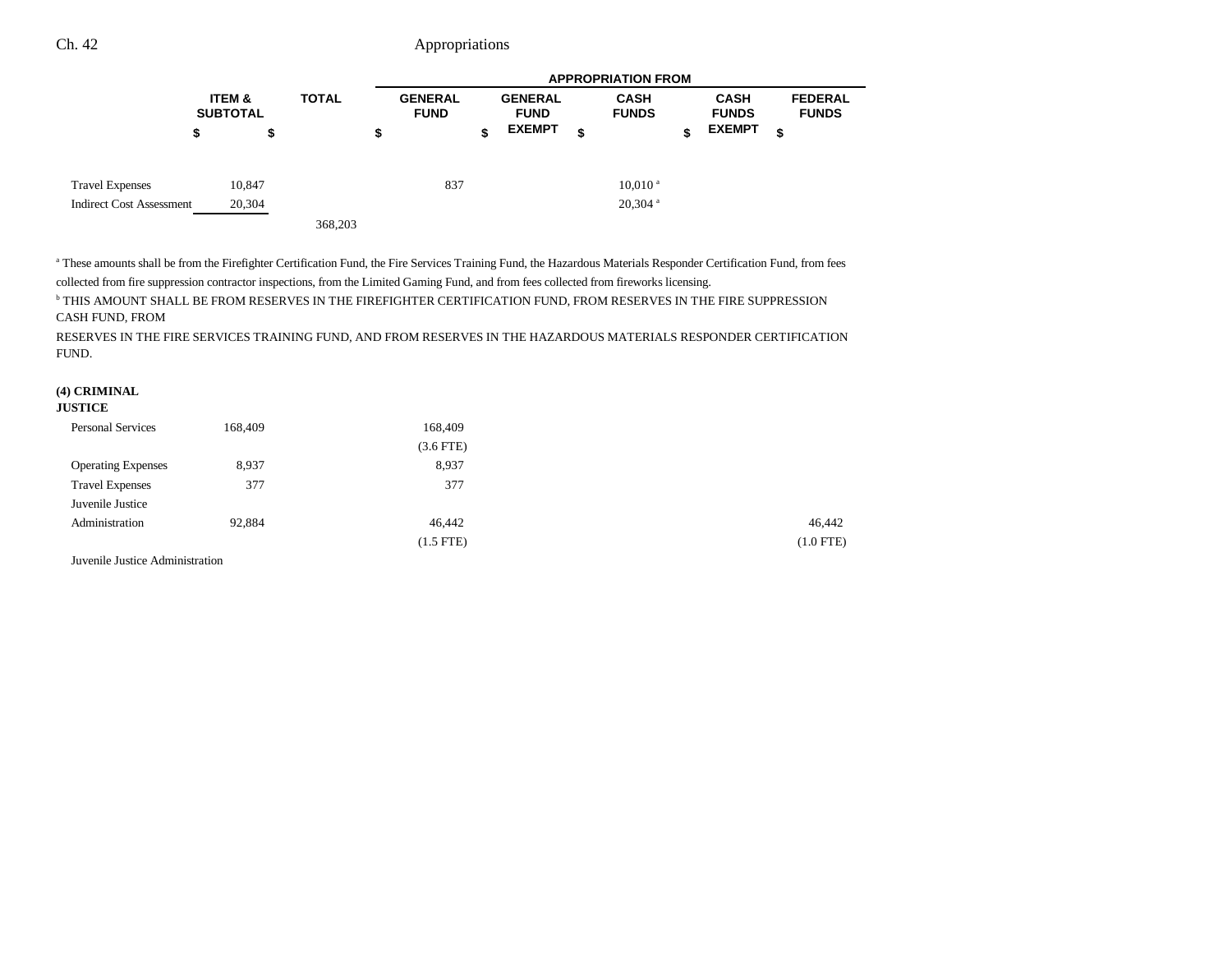| <b>Travel Expenses</b>          | 3,612     | 1,806       |                       | 1,806     |
|---------------------------------|-----------|-------------|-----------------------|-----------|
| Juvenile Justice                |           |             |                       |           |
| <b>Disbursements</b>            | 909,074   |             |                       | 909,074   |
| Youth Diversion Programs -      |           |             |                       |           |
| Restitution                     | 1,000,000 | 1,000,000   |                       |           |
| Youth Diversion Programs -      |           |             |                       |           |
| Victim/Offender                 | 200,000   | 200,000     |                       |           |
| Mediation                       |           |             |                       |           |
| Youth Diversion Programs -      |           |             |                       |           |
| All Other                       | 953,720   | 953,720     |                       |           |
|                                 |           | $(1.0$ FTE) |                       |           |
| Youth Diversion Program         |           |             |                       |           |
| <b>Travel Expenses</b>          | 1,172     | 1,172       |                       |           |
| Victims and Criminal            |           |             |                       |           |
| Justice Assistance              |           |             |                       |           |
| Programs Administration         | 207,005   |             | 207,005 <sup>a</sup>  |           |
|                                 |           |             | $(4.5$ FTE)           |           |
| Victims and Criminal            |           |             |                       |           |
| Justice Assistance              |           |             |                       |           |
| Programs Administration         |           |             |                       |           |
| <b>Travel Expenses</b>          | 15,172    |             | $15,172$ <sup>a</sup> |           |
| Federal Victims Assistance and  |           |             |                       |           |
| <b>Compensation Grants</b>      | 2,600,000 |             |                       | 2,600,000 |
| <b>State Victims Assistance</b> |           |             |                       |           |
| and Law Enforcement             |           |             |                       |           |
| Program                         | 350,000   |             | 350,000 <sup>a</sup>  |           |
|                                 |           |             |                       |           |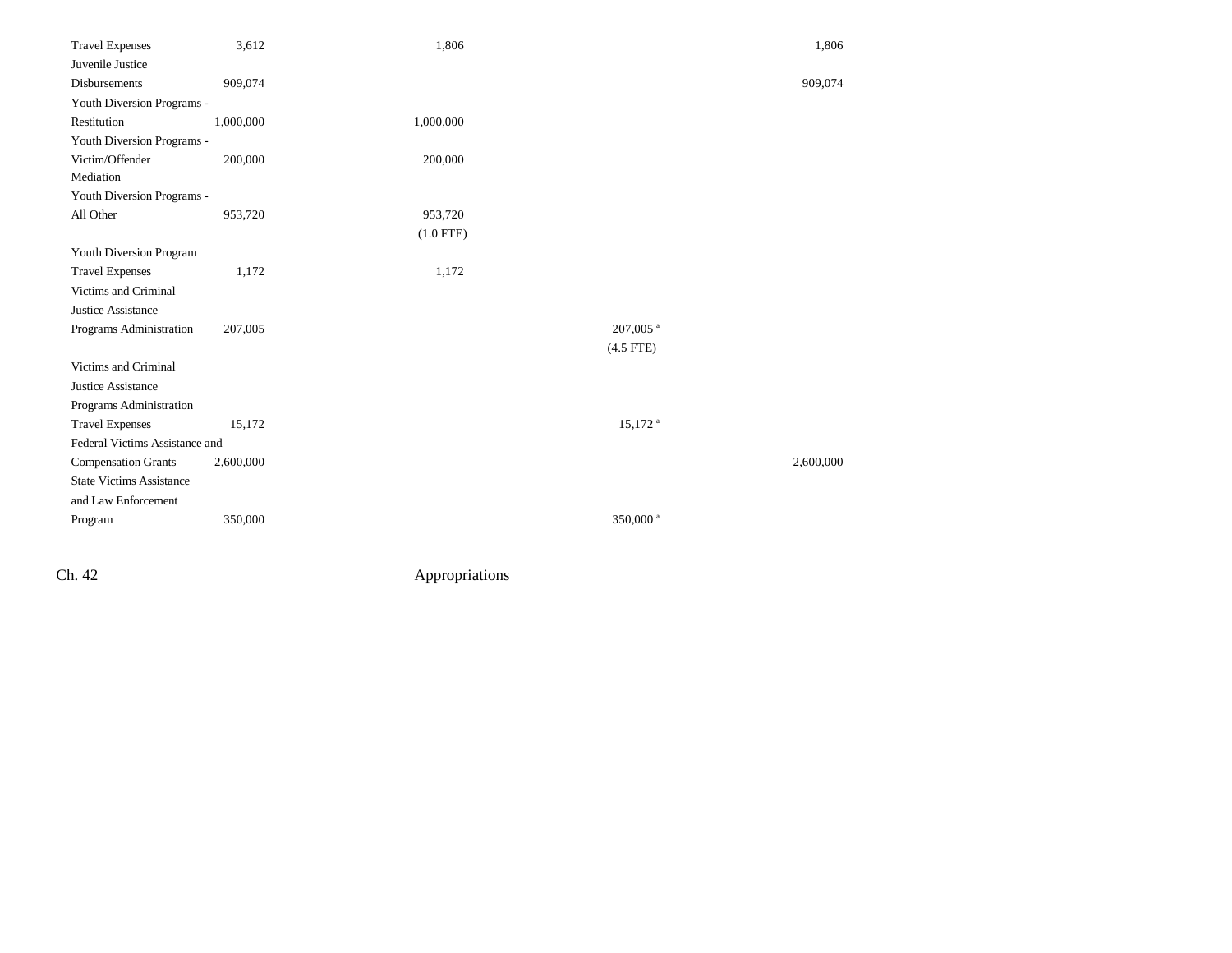|                                         |                                         |    |              |    | <b>APPROPRIATION FROM</b>     |    |                               |    |                             |    |                             |    |                                |
|-----------------------------------------|-----------------------------------------|----|--------------|----|-------------------------------|----|-------------------------------|----|-----------------------------|----|-----------------------------|----|--------------------------------|
|                                         | <b>ITEM &amp;</b><br><b>SUBTOTAL</b>    |    | <b>TOTAL</b> |    | <b>GENERAL</b><br><b>FUND</b> |    | <b>GENERAL</b><br><b>FUND</b> |    | <b>CASH</b><br><b>FUNDS</b> |    | <b>CASH</b><br><b>FUNDS</b> |    | <b>FEDERAL</b><br><b>FUNDS</b> |
|                                         | \$                                      | \$ |              | \$ |                               | \$ | <b>EXEMPT</b>                 | \$ |                             | \$ | <b>EXEMPT</b>               | \$ |                                |
|                                         |                                         |    |              |    |                               |    |                               |    |                             |    |                             |    |                                |
| Drug Prevention Program                 |                                         |    |              |    |                               |    |                               |    |                             |    |                             |    |                                |
| Administration                          | 139,717                                 |    |              |    | 34,929                        |    |                               |    |                             |    |                             |    | 104,788                        |
|                                         |                                         |    |              |    |                               |    |                               |    |                             |    |                             |    | $(3.0$ FTE)                    |
| Drug Prevention Program                 |                                         |    |              |    |                               |    |                               |    |                             |    |                             |    |                                |
| Administration                          |                                         |    |              |    |                               |    |                               |    |                             |    |                             |    |                                |
| <b>Travel Expenses</b>                  | 3,412                                   |    |              |    | 853                           |    |                               |    |                             |    |                             |    | 2,559                          |
| Drug Prevention Program                 |                                         |    |              |    |                               |    |                               |    |                             |    |                             |    |                                |
| Narcotics Grant                         |                                         |    |              |    |                               |    |                               |    |                             |    |                             |    |                                |
| <b>Disbursements</b>                    | 4,600,000                               |    |              |    |                               |    |                               |    |                             |    |                             |    | 4,600,000                      |
| <b>Community Corrections</b>            |                                         |    |              |    |                               |    |                               |    |                             |    |                             |    |                                |
| Program Contract                        |                                         |    |              |    |                               |    |                               |    |                             |    |                             |    |                                |
| Administration <sup>7a,86,87</sup>      | 212,339                                 |    |              |    | 212,339                       |    |                               |    |                             |    |                             |    |                                |
|                                         |                                         |    |              |    | $(6.0$ FTE)                   |    |                               |    |                             |    |                             |    |                                |
| <b>Community Corrections</b>            |                                         |    |              |    |                               |    |                               |    |                             |    |                             |    |                                |
| <b>Travel Expenses</b>                  | 1,112                                   |    |              |    | 1,112                         |    |                               |    |                             |    |                             |    |                                |
| <b>Transition Programs including</b>    |                                         |    |              |    |                               |    |                               |    |                             |    |                             |    |                                |
| standard residential services           |                                         |    |              |    |                               |    |                               |    |                             |    |                             |    |                                |
| at an average rate of \$30.33 per       |                                         |    |              |    |                               |    |                               |    |                             |    |                             |    |                                |
|                                         | day per offender, specialized substance |    |              |    |                               |    |                               |    |                             |    |                             |    |                                |
| abuse treatment at an average rate of   |                                         |    |              |    |                               |    |                               |    |                             |    |                             |    |                                |
| \$44.48 per day per offender, and other |                                         |    |              |    |                               |    |                               |    |                             |    |                             |    |                                |
|                                         |                                         |    |              |    |                               |    |                               |    |                             |    |                             |    |                                |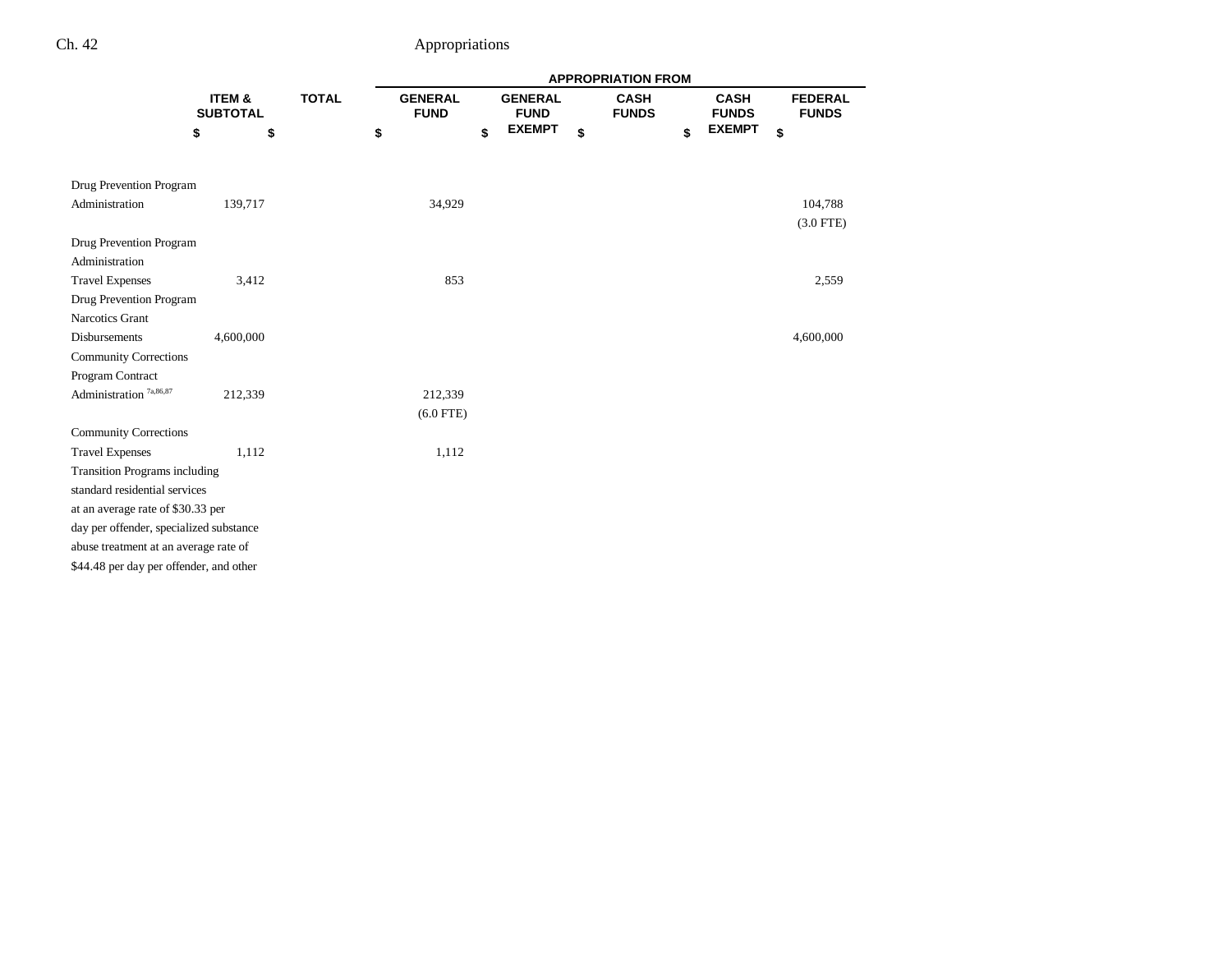| special services at an average rate of |            |             |             |
|----------------------------------------|------------|-------------|-------------|
| \$8.60 per day per<br>offender         | 11,220,103 | 11,220,103  |             |
| Diversion Programs including           |            |             |             |
| standard residential services at       |            |             |             |
| an average rate of \$30.33 per day     |            |             |             |
| per offender, and standard             |            |             |             |
| nonresidential services                |            |             |             |
| at an average rate of \$5.12 per       |            |             |             |
| day per offender                       | 9,631,821  | 9,631,821   |             |
| Loans - New Community                  |            |             |             |
| <b>Corrections Facilities</b>          | 120,000    | 120,000     |             |
| <b>Specialized Services</b>            | 136,075    | 136,075     |             |
| Day Reporting Center                   |            |             |             |
| services at an average rate            |            |             |             |
| of \$223.26 per month                  |            |             |             |
| per offender                           | 428,656    | 428,656     |             |
| Monitored residential                  |            |             |             |
| program, 3/4-house, at an              |            |             |             |
| average rate of \$13.76                |            |             |             |
| per day per offender                   | 401,865    | 401,865     |             |
| <b>Criminal Justice</b>                |            |             |             |
| Commission <sup>88</sup>               | 221,591    | 55,398 (M)  | 166,193     |
|                                        |            | $(1.5$ FTE) | $(2.5$ FTE) |
| Criminal Justice Commission            |            |             |             |
| <b>Travel Expenses</b>                 | 3,245      | 811(M)      | 2,434       |
|                                        |            |             |             |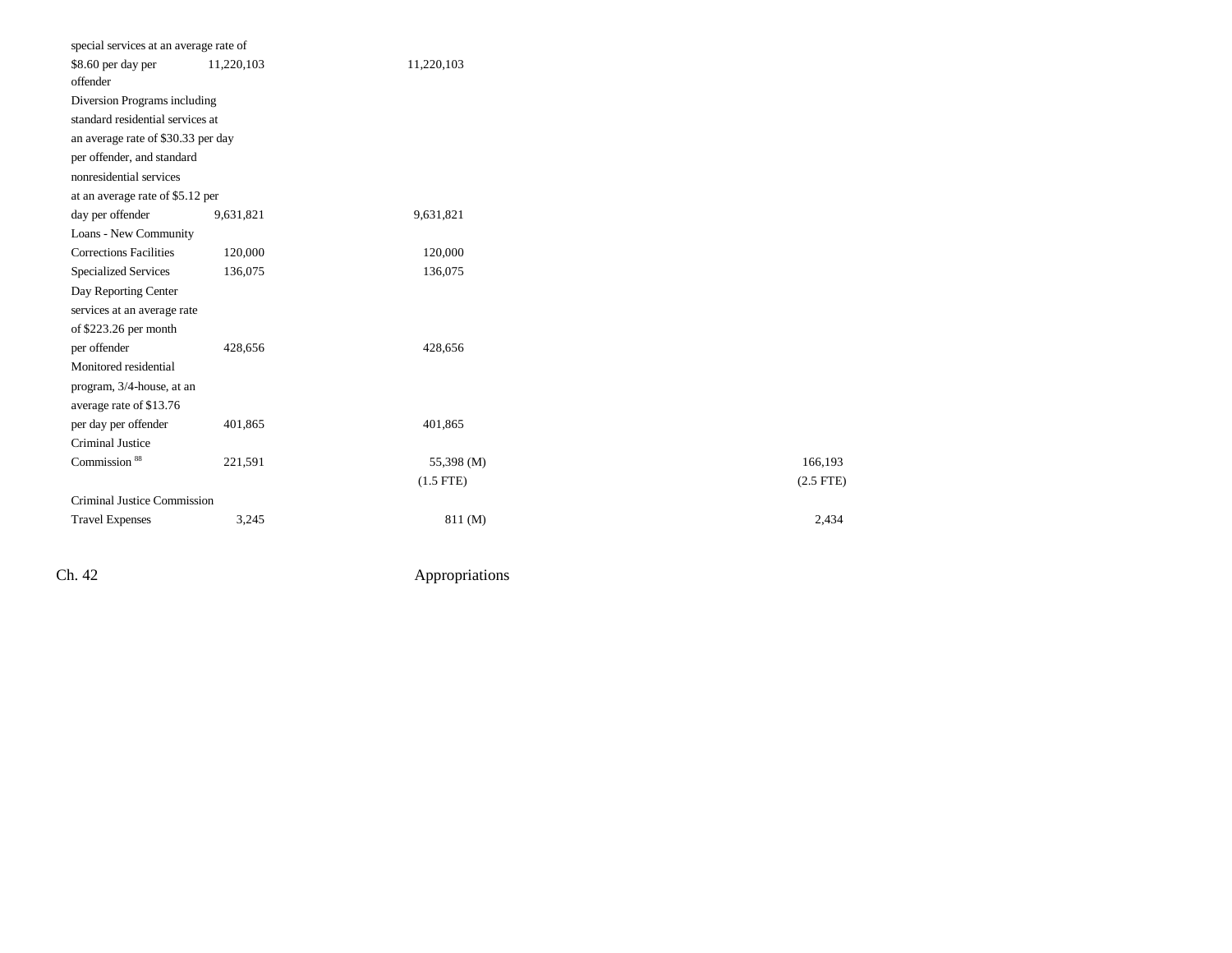|                                 |                                      |        |              | <b>APPROPRIATION FROM</b> |                               |    |                               |    |                             |    |                             |    |                                |  |
|---------------------------------|--------------------------------------|--------|--------------|---------------------------|-------------------------------|----|-------------------------------|----|-----------------------------|----|-----------------------------|----|--------------------------------|--|
|                                 | <b>ITEM &amp;</b><br><b>SUBTOTAL</b> |        | <b>TOTAL</b> |                           | <b>GENERAL</b><br><b>FUND</b> |    | <b>GENERAL</b><br><b>FUND</b> |    | <b>CASH</b><br><b>FUNDS</b> |    | <b>CASH</b><br><b>FUNDS</b> |    | <b>FEDERAL</b><br><b>FUNDS</b> |  |
|                                 | \$                                   | \$     |              | \$                        |                               | \$ | <b>EXEMPT</b>                 | \$ |                             | \$ | <b>EXEMPT</b>               | \$ |                                |  |
| SEX OFFENDER<br>TREATMENT BOARD |                                      |        |              |                           |                               |    |                               |    |                             |    |                             |    |                                |  |
| TRAVEL EXPENSES                 |                                      | 3,612  |              |                           |                               |    |                               |    | 3.612 <sup>b</sup>          |    |                             |    |                                |  |
| <b>Indirect Cost Assessment</b> |                                      | 79,082 |              |                           |                               |    |                               |    | 18,896 <sup>a</sup>         |    |                             |    | 60,186                         |  |
|                                 |                                      |        | 33,709,380   |                           |                               |    |                               |    |                             |    |                             |    |                                |  |
|                                 |                                      |        | 33,712,992   |                           |                               |    |                               |    |                             |    |                             |    |                                |  |

<sup>a</sup> These amounts shall be from the Victims Assistance and Law Enforcement Fund pursuant to Section 24-33.5-506, C.R.S.

b THIS AMOUNT SHALL BE FROM THE SEX OFFENDER SURCHARGE FUND PURSUANT TO SECTION 18-21-103, C.R.S.

#### **(5) COLORADO BUREAU OF INVESTIGATION**

#### **(A) Administration**

| <b>Personal Services</b>      | 175,033 | 150,576     | $24,457$ <sup>a</sup> |
|-------------------------------|---------|-------------|-----------------------|
|                               |         | $(3.0$ FTE) | $(1.0$ FTE $)$        |
| <b>Operating Expenses</b>     | 19,378  | 13,544      | 5,834 <sup>a</sup>    |
| <b>Travel Expenses</b>        | 1,082   | 1,082       |                       |
| <b>Vehicle Lease Payments</b> | 184.348 | 152,806     | 31,542 h              |
| Leased Space in               |         |             |                       |
| Montrose/Pueblo               | 88,000  | 88,000      |                       |
|                               | 467,841 |             |                       |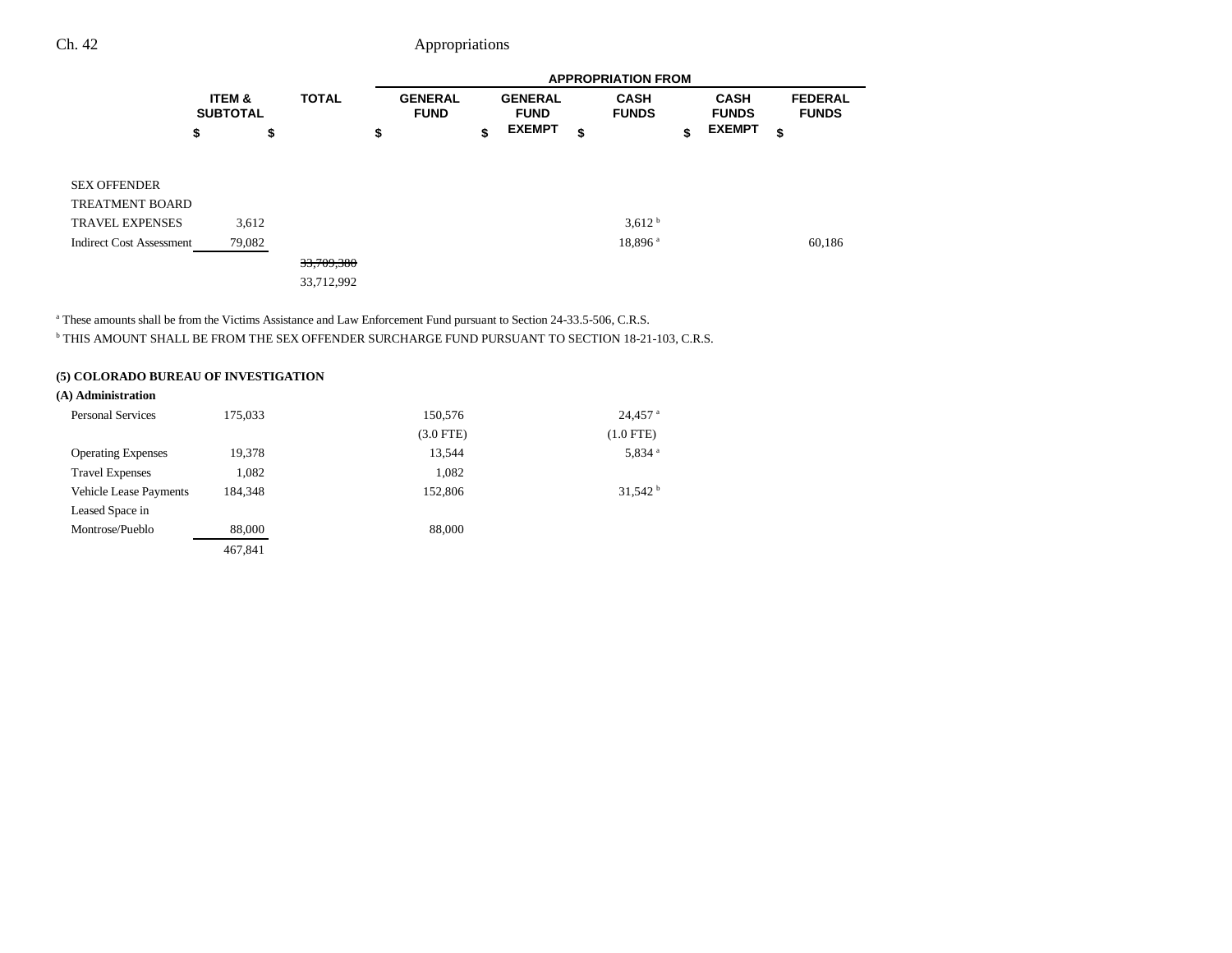a These amounts shall be from applicant print processing fees.

<sup>b</sup> This amount shall be from the Limited Gaming Fund.

### **(B) Investigative Support Services**

| $(1)$ Laboratory $88a$    |           |                      |             |
|---------------------------|-----------|----------------------|-------------|
| <b>Personal Services</b>  | 2,136,429 | $1,994,903 \ (M)$    | 141,526     |
|                           |           | $(35.8$ FTE)         | $(2.5$ FTE) |
| <b>Operating Expenses</b> | 542,838   | $316,662 \,(M)$      | 226,176     |
| <b>Travel Expenses</b>    | 6,058     | 6,058                |             |
| <b>Genetic Markers</b>    | 18,000    | $18,000^{\text{ a}}$ |             |
|                           | 2,703,325 |                      |             |

#### <sup>a</sup> This amount shall be from the Victims Assistance and Law Enforcement Fund pursuant to Section 24-33.5-506, C.R.S.

| (2) Assistance to Local      |              |                |                        |                      |
|------------------------------|--------------|----------------|------------------------|----------------------|
| Governments/Drug Enforcement |              |                |                        |                      |
| <b>Personal Services</b>     | 1,380,809    |                |                        |                      |
|                              | $(27.0$ FTE) |                |                        |                      |
| <b>Operating Expenses</b>    | 130,106      |                |                        |                      |
| <b>Travel Expenses</b>       | 6,632        |                |                        |                      |
|                              | 1,517,547    | 1,517,547      |                        |                      |
| (C) Crime Information Center |              |                |                        |                      |
| <b>Personal Services</b>     | 1,708,746    | 1,516,970      | $191,776$ <sup>a</sup> |                      |
|                              |              |                |                        | 191,776 <sup>a</sup> |
|                              | $(45.1$ FTE) |                |                        |                      |
|                              |              |                |                        |                      |
| Ch. 42                       |              | Appropriations |                        |                      |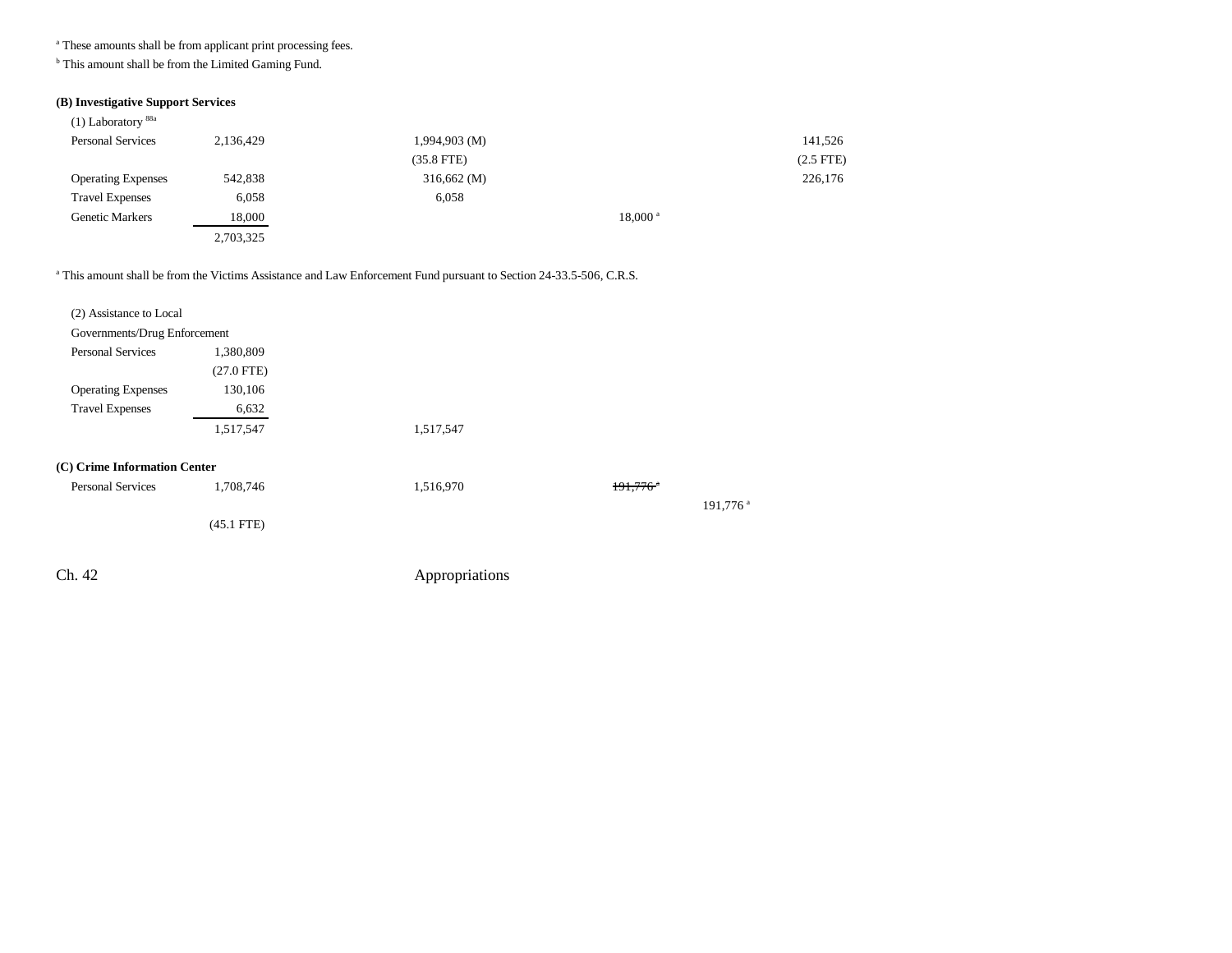|                                 |                           |              | <b>APPROPRIATION FROM</b> |                               |    |                               |    |                             |    |                             |    |                                |  |
|---------------------------------|---------------------------|--------------|---------------------------|-------------------------------|----|-------------------------------|----|-----------------------------|----|-----------------------------|----|--------------------------------|--|
|                                 | ITEM &<br><b>SUBTOTAL</b> | <b>TOTAL</b> |                           | <b>GENERAL</b><br><b>FUND</b> |    | <b>GENERAL</b><br><b>FUND</b> |    | <b>CASH</b><br><b>FUNDS</b> |    | <b>CASH</b><br><b>FUNDS</b> |    | <b>FEDERAL</b><br><b>FUNDS</b> |  |
| \$                              |                           | \$           | \$                        |                               | \$ | <b>EXEMPT</b>                 | \$ |                             | \$ | <b>EXEMPT</b>               | \$ |                                |  |
|                                 |                           |              |                           |                               |    |                               |    |                             |    |                             |    |                                |  |
| <b>Operating Expenses</b>       | 1,003,418                 |              |                           | 780,061                       |    |                               |    | $223,357$ <sup>b</sup>      |    |                             |    |                                |  |
|                                 |                           |              |                           |                               |    |                               |    | $61,662$ <sup>b</sup>       |    | $161,695$ <sup>a</sup>      |    |                                |  |
| <b>Travel Expenses</b>          | 2,989                     |              |                           | 2,989                         |    |                               |    |                             |    |                             |    |                                |  |
| <b>Criminal Justice</b>         |                           |              |                           |                               |    |                               |    |                             |    |                             |    |                                |  |
| Records Act                     | 1,067,016                 |              |                           |                               |    |                               |    | $1,067,016$ <sup>c</sup>    |    |                             |    |                                |  |
|                                 |                           |              |                           |                               |    |                               |    | 415,257 $\degree$           |    | 651,759 <sup>f</sup>        |    |                                |  |
|                                 |                           |              |                           |                               |    |                               |    | $(22.6$ FTE $)$             |    |                             |    |                                |  |
|                                 | $(22.6$ FTE $)$           |              |                           |                               |    |                               |    |                             |    |                             |    |                                |  |
| Missing Children<br>Program     | 37,538                    |              |                           | 37,538                        |    |                               |    |                             |    |                             |    |                                |  |
|                                 |                           |              |                           | $(1.0$ FTE)                   |    |                               |    |                             |    |                             |    |                                |  |
| <b>Limited Gaming Support</b>   | 642,172                   |              |                           |                               |    |                               |    | 642,172 <sup>d</sup>        |    |                             |    |                                |  |
|                                 |                           |              |                           |                               |    |                               |    | $(10.0$ FTE)                |    |                             |    |                                |  |
| <b>Limited Gaming Support</b>   |                           |              |                           |                               |    |                               |    |                             |    |                             |    |                                |  |
| <b>Travel Expenses</b>          | 57,000                    |              |                           |                               |    |                               |    | 57,000 <sup>d</sup>         |    |                             |    |                                |  |
| <b>Indirect Cost Assessment</b> | 131,223                   |              |                           |                               |    |                               |    | $131,223$ <sup>e</sup>      |    |                             |    |                                |  |
|                                 |                           |              |                           |                               |    |                               |    | $112,045$ $\degree$         |    | 19,178 <sup>a</sup>         |    |                                |  |
|                                 | 4,650,102                 |              |                           |                               |    |                               |    |                             |    |                             |    |                                |  |

<sup>a</sup> This amount THESE AMOUNTS shall be from the Highway Users Tax Fund.

<sup>b</sup> Of this amount, \$161,695 shall be from the Highway Users Tax Fund, and \$61,662 THIS AMOUNT shall be from fees for services provided to local government.